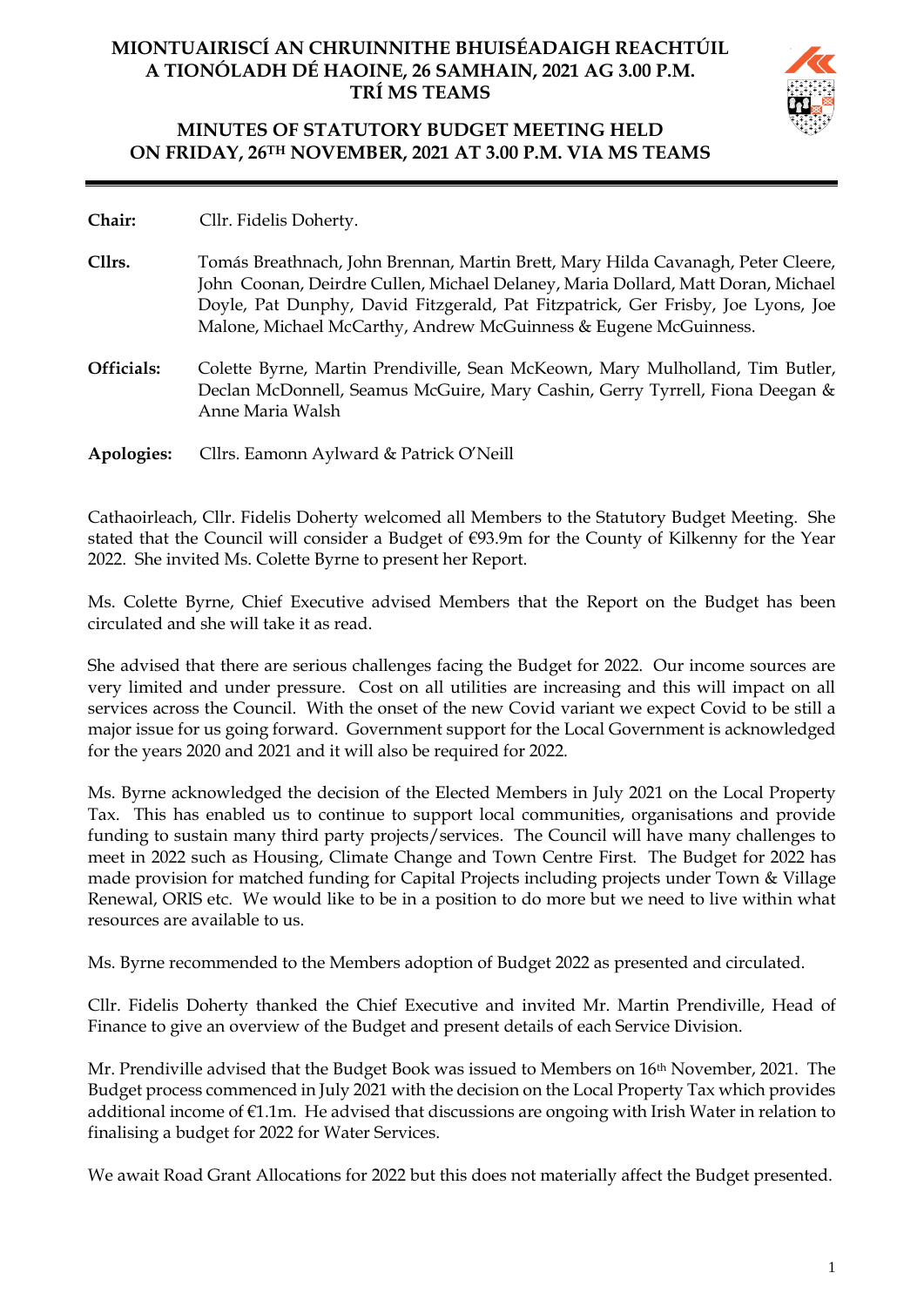The Year 2022 will be challenging particularly for the Business Sector. A lot of rate payers are impacted by Covid. There is no indication yet if Government support will continue into 2022. Car park income in 2021 is down by approximately €700k. The Budget figure for 2022 for car parking income is based on 2019 income figure of €2.3m. Up to 20% of this total could be at risk in 2022 due to Covid-19.

Discussions on RAS recoupment are ongoing with the Department. €700k of the total RAS income included in the Draft Budget for 2022 may be at risk depending on the negotiations with the Department.

An increased budget provision has been included for investment in IT security and match funding for Capital Projects.

There has been no change to the ARV for commercial rates. This has not changed since 2008 and this is a Reserved Function of the Members. Appeals to the Valuation Tribunal have resulted in a loss of €836k in annual rates income. This may increase to a loss of €1m when all appeals are decided. The total rate demand is €120k down on the 2021 demand.

The prompt payment incentive on commercial rates is being maintained at 3% subject to a maximum of amount of  $\epsilon$ 250 per rate account and the rate strike off remains at 90%.

Loan repayments have been provided for non-mortgage loans of €23.5m. €18.5m has been drawn down to-date, with a further €5.0m to be drawn down in 2022 and €3.5m in 2023 for the public lighting upgrade.

The total value of Housing Mortgage Loans advanced to date is €38.9m. This amount has increased significantly over the last six years.

In drafting the Budget for 2022 only one additional staff member is provided for and this is in the Library Service. With the development of the new Librarys at the Mayfair and Thomastown there is a need to provide for additional staff in 2023. Additional staff in other areas have not been included in Budget 2022 unless a funding stream had been identified to cover the additional cost.

Mr. Prendiville referred Members to the Report which outlines the key provisions in the 2022 Budget. He advised that due to uncertainty it will be necessary to defer committing expenditure for a number of months on discretionary items until greater clarity is available regarding the level of income for 2022.

In summary, Mr. Prendiville advised the following:

At this stage, Mr. Prendiville advised that he will highlight some of the significant items in each Service Division and referred Members to the first Service Area.

# **1. Service Division A: Housing & Building**

*Total Expenditure € 22.10m. Total Income € 23.63m.*

- Maintenance Budget up by  $€100k$ .
- Housing Grants reduced to €1.65m down €400k from 2021.
- RAS Expenditure  $-$  €6m  $-$  Recoupment of RAS administrative costs at risk.
- Income from Rents on Social Units up by  $E280k$ .

On the proposal of Cllr. Martin Brett, seconded by Cllr. Andrew McGuinness and agreed:

*"That the expenditure and income in Service Division A was considered and noted."*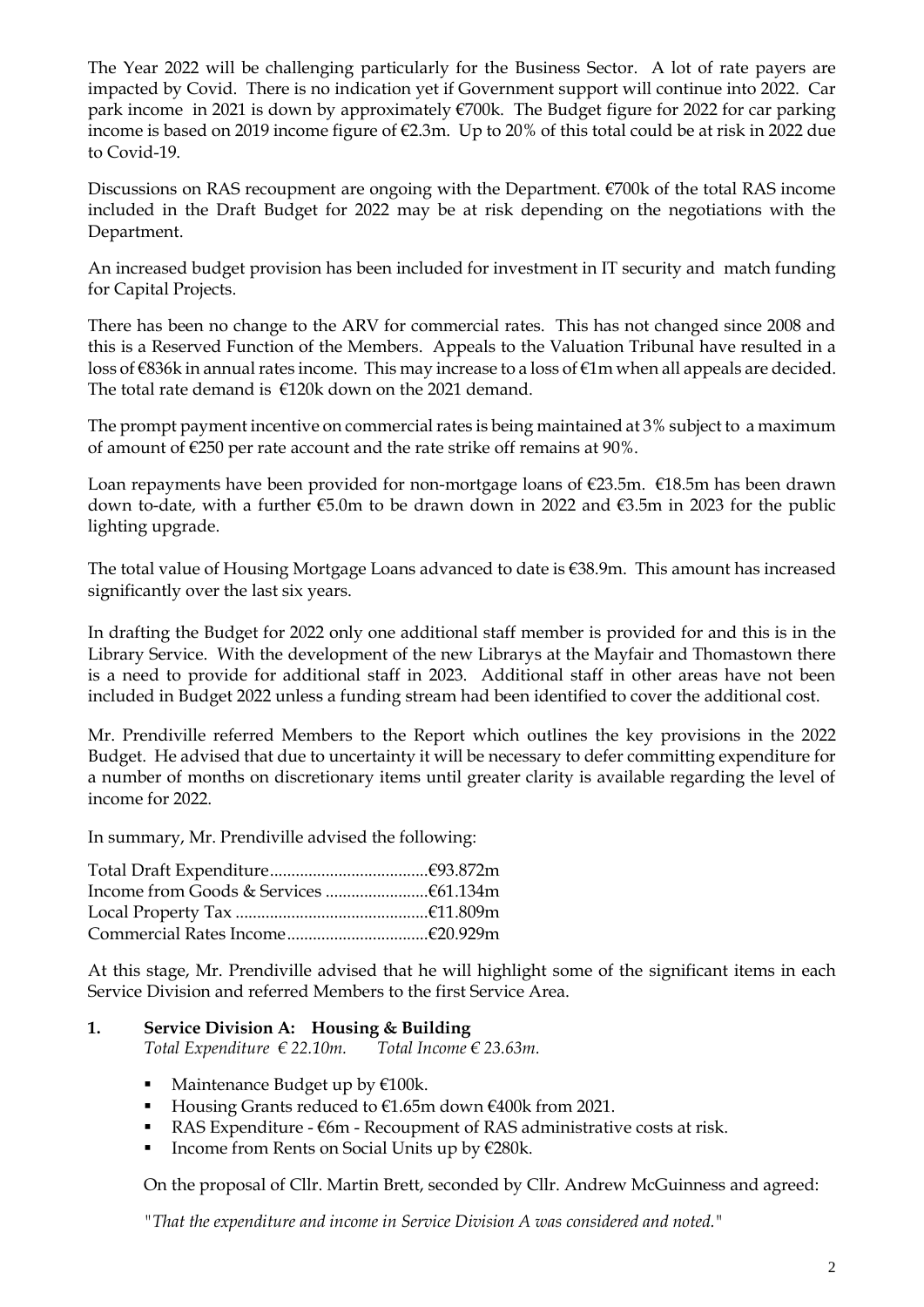## **2. Service Division B: Road Transportation Safety**

*Total Expenditure* € 26.59*m*. *Total Income* € 19.34*m*.

- Road Grant Allocation to be notified in early 2022.
- Increased provision for Smarter Travel Initiatives and salaries which are fully funded.
- **•** Provision for replacement on street parking machines  $-\epsilon 100k$ .
- Municipal District Allocation maintained at €200k.
- Car Parking Income  $\epsilon$ 2.3m, up to 20% of this income could be at risk in 2022.

On the proposal of Cllr. Martin Brett, seconded by Cllr. Andrew McGuinness and agreed:

*"That expenditure and income in Service Division B was considered and noted."*

#### **3. Service Division C: Water Services**

*Total Expenditure € 7.26m. Total Income € 7.08m.*

- Assumed full recovery of costs from Irish Water.
- Recoupment of CMC in discussion with Irish Water.

On the proposal of Cllr. John Brennan, seconded by Cllr. Joe Lyons and agreed:

*"That the expenditure and income in Service Division C was considered and noted."*

## **4. Service Division D: Development Management**

*Total Expenditure € 10.50m. Total Income € 4.33m.*

- Enforcement Legal Fees additional €30k.
- Provision for Yulefest down €30k.
- Re-allocation of loan charges for Capital Projects between Service Divisions.
- Maintenance of Woodstock Gardens up  $€10k$ .
- Re-allocation of salaries costs across the Service Division.
- Kilkenny Archives maintained at €12k.
- Planning Income increased by  $€107k$  to  $€653k$ .
- Community Salaries up  $€24k fully$  recoupable.

On the proposal of Cllr. Andrew McGuinness, seconded by Cllr. Martin Brett and agreed:

*"That expenditure and income in Service Division D was considered and noted."*

#### **5. Service Division E: Environmental Services**

*Total Expenditure € 12.18m Total Income € 3.71m.*

- Landfill operations up  $€9k$  additional Income included.
- Bring Banks up  $\epsilon$ 20k increased contract charges.
- Re-allocation of salaries cost across the Service Division.
- Fire Services increase required for CAMP, maintenance of buildings/equipment etc.
- Water Framework LAWPRO fully recouped.

On the proposal of Cllr. Pat Dunphy, seconded by Cllr. Andrew McGuinness and agreed:

*"That the expenditure and income in Service Division E was considered and noted."*

#### **6. Service Division F: Recreation & Amenity**

*Total Expenditure € 7.17m. Total Income € 196,590.*

- **•** Libraries Increase in Salaries  $€100k$ .
- Outdoor Leisure Areas Operations increase of  $E191k$  for Payroll costs, maintenance, inspections etc.
- Contributions to Sport & Development up  $€5k$ .
- Contribution to Cultural/Arts Bodies no change.
- Amenity Grants Provision of €140k maintained.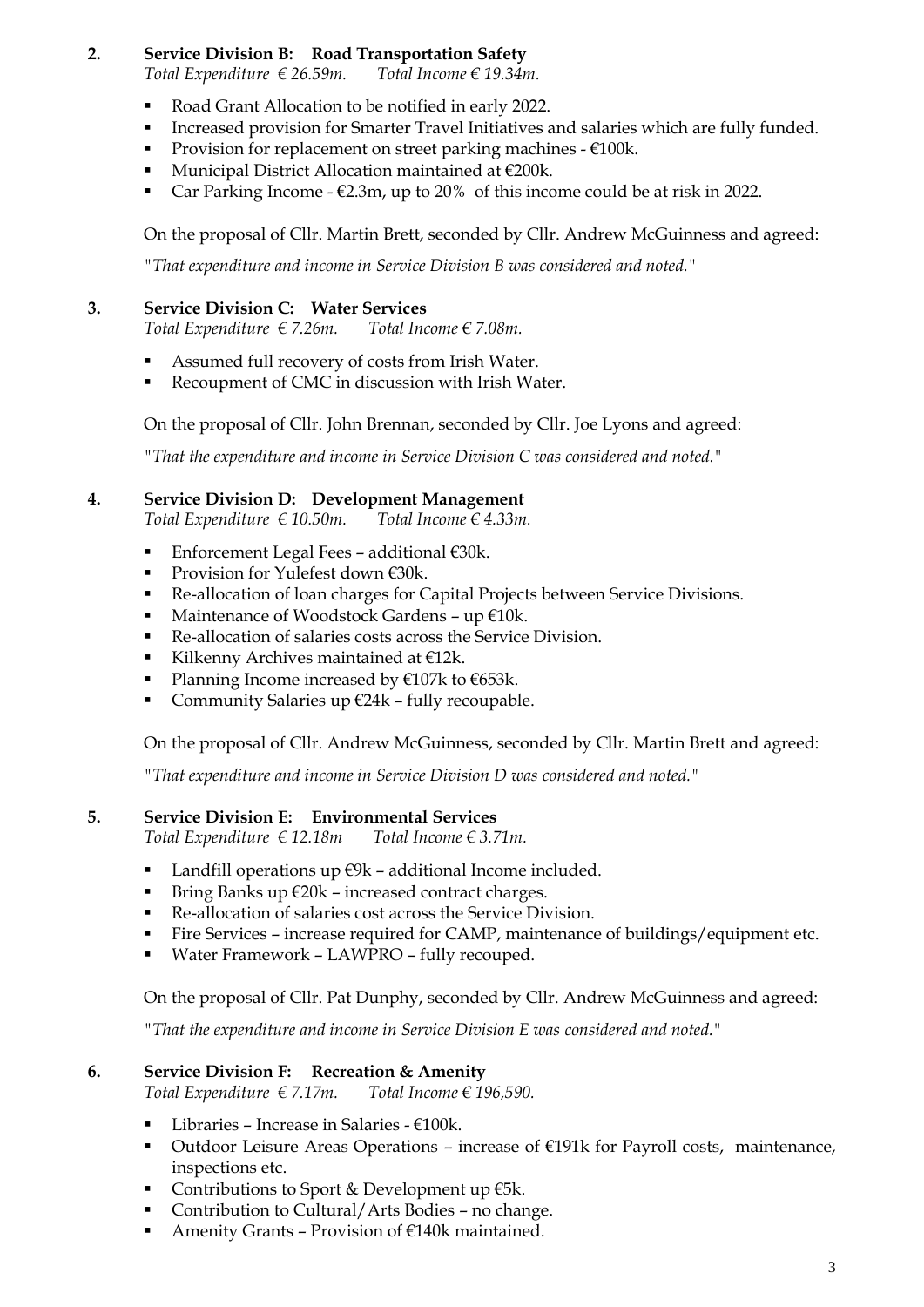On the proposal of Cllr. Andrew McGuinness, seconded by Cllr. Mary Hilda Cavanagh and agreed:

*"That expenditure and income in Service Division F was considered and noted.*

## **7. Service Division G: Agriculture, Education, Health & Welfare**

*Total Expenditure € 680,461. Total Income € 473,825.*

- Veterinary Services up €5k.
- Dog/Horse Control budgets maintained.
- School Meals slight reduction.

On the proposal of Cllr. Fidelis Doherty, seconded by Cllr. Andrew McGuinness and agreed:

*"That expenditure and income in Service Division G was considered and noted."*

#### **8. Service Division H - Miscellaneous Services**

*Total Expenditure € 7.39m. Total Income € 2.38m.*

- Re-allocation of salaries costs across the Service Division.
- Provision for irrecoverable rates down €350k.
- Rates compensation down  $€30k$ .
- Coroners Expenses up  $E5k$ .
- Members Salary and Expenses up €296k, €240k will be funded by Department.
- Motor Taxation salaries up  $\epsilon$ 20k.
- **•** NPPR income down  $\epsilon$ 25k.

On the proposal of Cllr. Andrew McGuinness, seconded by Cllr. Pat Dunphy and agreed:

*"That expenditure and income in Service Division G was considered and noted."*

#### It was proposed by Cllr. Michael Delaney, seconded by Cllr. Andrew McGuinness and agreed:

*"That for the financial year ending 31st December, 2022, in accordance with Section 31 of the Local Government Reform Act 2014 and SI 226 of the Local Government (Financial and Audit Procedures) Regulations 2014, the owners of vacant premises in all local electoral areas within the Council's administrative area shall be entitled to avail of a strike off up to a maximum of 90% of the total rates due (less arrears) for 2022."*

#### It was proposed by Cllr. Matt Doran, seconded by Cllr. Martin Brett and agreed:

*"That for the financial year ending 31st December, 2022, Kilkenny County Council revises the Rates Incentive Grants Scheme to a grant of 3% of the 2022 rate demand (excluding arrears) up to a maximum value of €250 subject to the satisfying of existing terms and conditions"*

#### It was proposed by Cllr. Martin Brett, seconded by Cllr. Andrew McGuinness and agreed:

*"That the Budget of Kilkenny County Council for the financial year ending 31st December, 2022 as set out in Table B, be adopted".*

#### It was proposed by Cllr. Tomás Breathnach, seconded by Cllr. Martin Brett and agreed:

*"That the rates set in Table A, of the Draft Budget of Kilkenny County Council for the year ending 31st December, 2022 be determined in accordance with the said Budget to the Annual Rate on Valuation to be levied for that year for the purposes set out in Table A."*